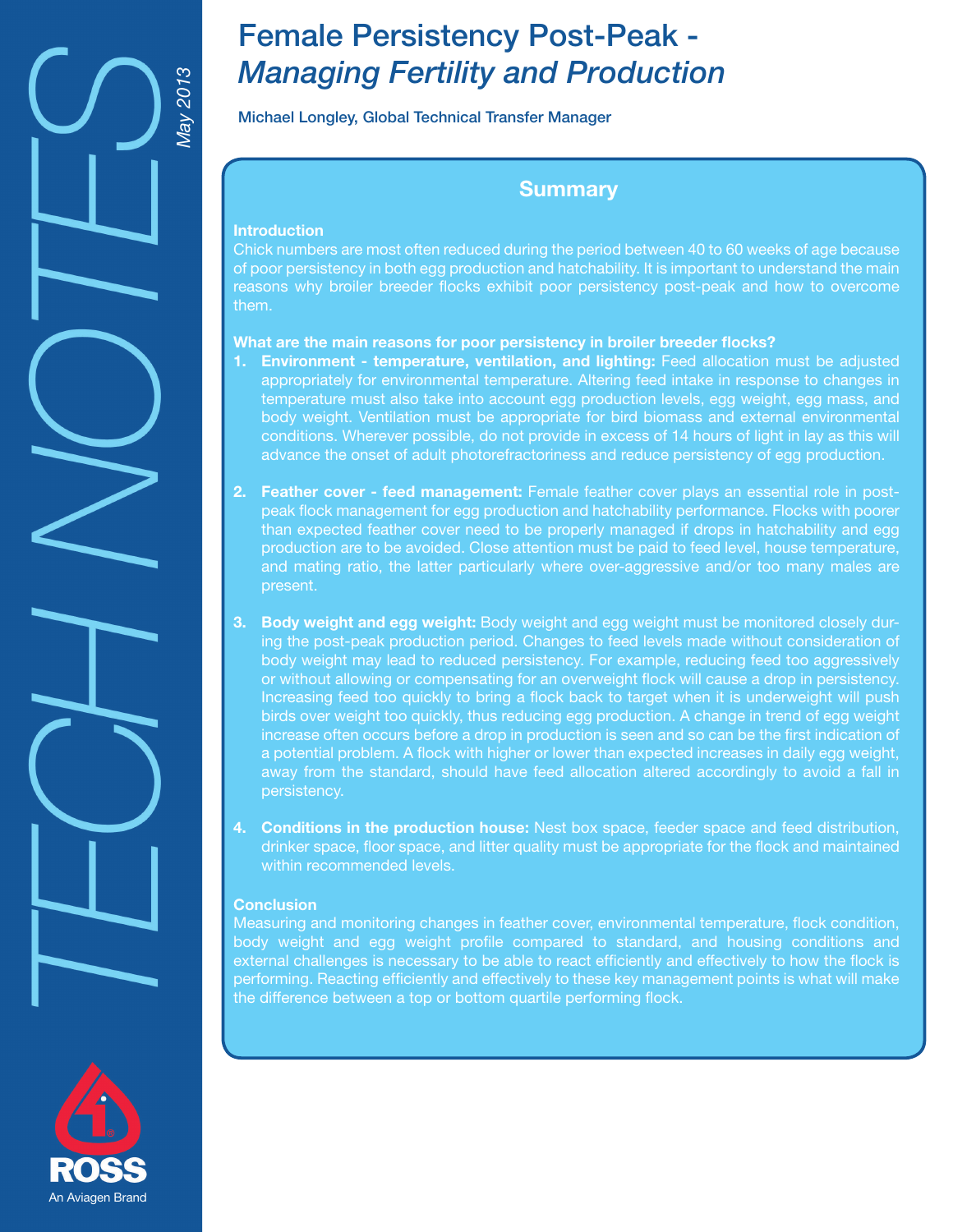#### The remainder of this article provides more detail on the points summarized on page one.

#### **Introduction**

Managing for fertility is an important aspect of achieving good bird production and welfare. However, maintaining persistent egg output and high chick numbers remains a challenge for today's production manager. Poor persistency in egg production and hatchability are still the main reason for loss of chick numbers during the period between 40 to 60 weeks of age.

This article looks at the main reasons why broiler breeder flocks exhibit poor persistency of egg production and hatchability post-peak, and aims to provide advice on how to overcome them.

#### **What is a good performing broiler breeder flock?**

During rear, a good performing flock will have:

- A weight gain profile that closely follows the breed standard body-weight targets throughout rear and achieves female target body weight at 20 weeks.
- Appropriate fleshing and body conformation for age.
- Good sustained female and male uniformity throughout rear, with a CV of <10% at the end of rear.
- Excellent feather cover.

The rearing period forms the foundation on which the future performance of the flock is based. Without detailed management of all aspects of the rearing period, from brooding through to mating-up, and in particular grading the flock into correct rearing groups, future egg production performance will be compromised. A poorly reared flock is less predictable, with a quicker decline in persistency postpeak, and therefore a lower hatching egg and chick output compared to a well reared flock.

During production, a good performing flock will have:

- A predictable and uniform onset of egg production in response to light stimulation.
- Pin bone spacing of at least 2 fingers for more than 80% of the females prior to first light stimulation.
- A steady, regular increase in daily egg production from first egg.
- A peak hen-housed egg production level of greater than 86%.
- Cumulative hatchability of greater than 84% to 64 weeks of age.
- Good feather cover for age.

All of the traits given above play an important role in producing optimum hen-housed chick numbers of more than 145 chicks per hen to 64 weeks.

#### **What are the main reasons for poor persistency in broiler breeder flocks?**

Many managers not reaching the levels of performance identified in the previous section see poor post-peak persistency as the main reason for this.

Monitoring of the following Key Management Points must form part of a daily management routine if issues of postpeak persistency are to be resolved.

#### KEY MANAGEMENT POINTS

- 1. Environment temperature, air quality, ventilation, and lighting.
- 2. Feather cover feed management.
- 3. Body weight and egg weight compared to standard and weekly trends (gains).
- 4. Conditions in the production house nest box space, feeder space and feed distribution, drinker space, floor space, litter quality.
- 5. Feed management nutrient intake and feeding management.
- 6. Challenges disease, temperature variation, mating ratios, parasites.

Reacting efficiently and effectively to these Key Management Points is what will make the difference between a top or bottom quartile result. Each area is discussed in more detail below.

#### Environment – Temperature

The relationship between temperature and the effect it has on bird performance is often overlooked, especially when considering feed allocation and nutrient intake. Many managers feed the same feed amount for age throughout the year, regardless of environmental temperature.

Flocks peaking during the hotter months of the year would normally be allocated a lower peak feed amount and possibly have feed withdrawn more quickly after peak. However, feed amounts must be reviewed if there is a fall in temperature. Feed may need to be increased or held at a higher or more static level as production progresses through the winter or colder months. This will improve persistency without the occurrence of excess increases in female body weight.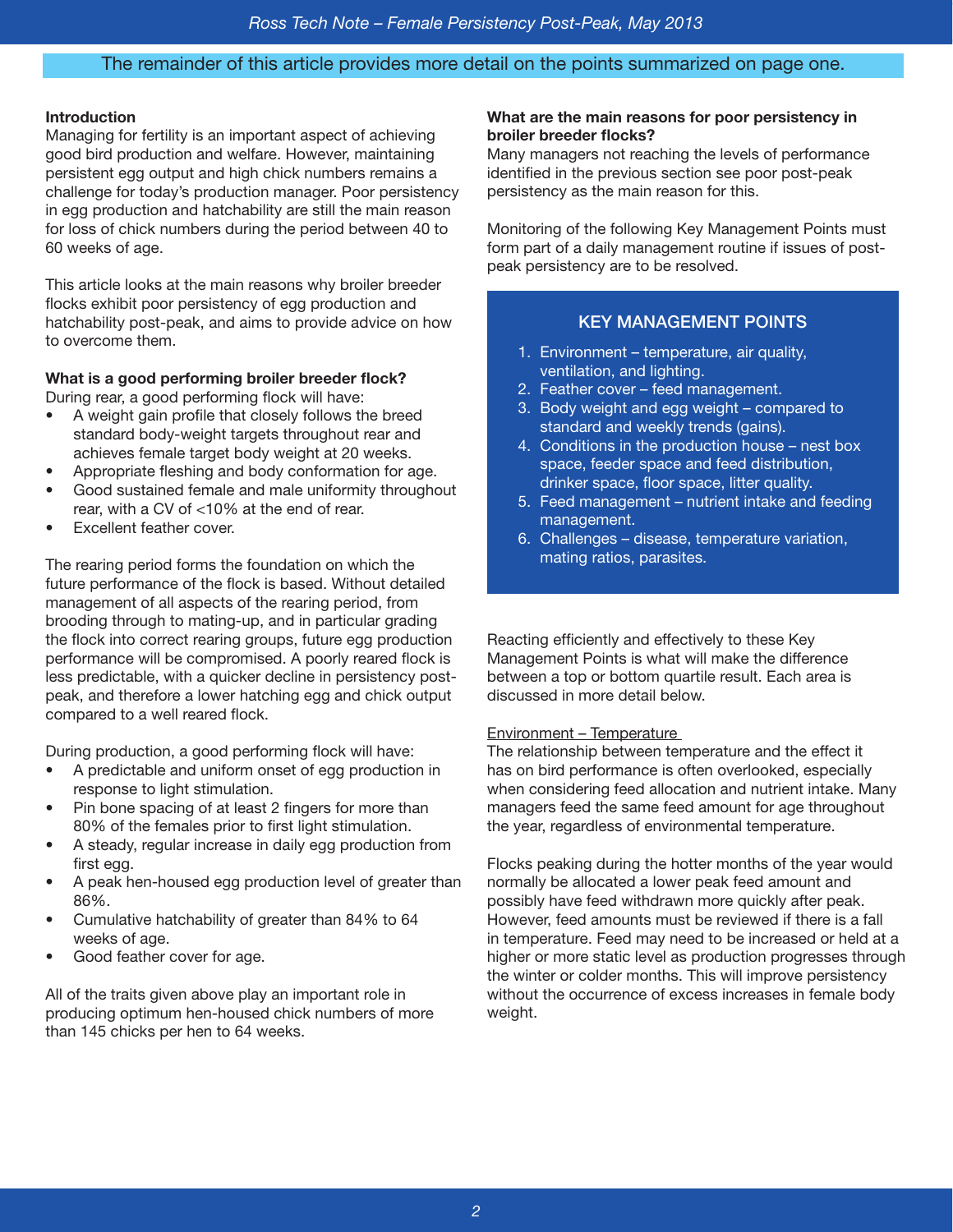A winter peaking flock will generally need a higher peak feed amount, but it will be possible to withdraw feed postpeak more quickly during the summer or hotter periods of the year. This reduces the potential for a flock to become overweight, while also maintaining persistency.

When managed in closed-type housing, total cumulative post-peak feed withdrawal amounts from peak to end of lay can typically range from 10-11% for a winter peaking flock and 8-10% for a summer peaking flock (based on body weight, egg production and feed levels given in the Ross® Global Performance Objectives).

In addition, it is important that feed intake is altered as operating temperature differs from  $20^{\circ}$ C (68 $^{\circ}$ F). Energy intakes must be altered to account for changes in temperature. A basic rule is that:

For every 1 $\degree$ C (2 $\degree$ F) change from 20 $\degree$ C (68 $\degree$ F) between 15°C and 25°C (59 to 77°F) females will need an increase in energy of approximately 1% per day per degree change.

For example, for a **reduction** in temperature from 20 to 15°C (68 to 59°F), females will require a 5% **increase** in feed or an extra 25-30 kcal of energy (9-10 g / 0.3-0.4 oz extra feed) per bird per day based on a 2800 kcal ME/kg diet. For an **increase** in daily average temperature from 20 to 25°C (68 to 77°F), females will require approximately a 25-30 kcal **reduction** in daily energy intake (9-10 g / 0.3-0.4 oz less feed) based on a 2800 kcal ME/kg diet.

It is essential that the changing energy requirements of the bird caused by changing environmental temperatures are taken into account. However, altering feed intake in response to changes in temperature is not straight forward and feed allocation, egg production levels, egg weight, egg mass, and body weight must also be considered before any changes are made.

#### Environment – Lighting and Persistency

In order to dissipate juvenile photorefractoriness, birds must experience at least 18 weeks of short daylengths (8 hours) during rear. Birds can then be given, and will be able to respond to, an increase in daylength (light stimulation), thus initiating production. However, after prolonged exposure to long daylengths (>11 hours), birds become adult photorefractory. This means that they are no longer able to respond to a long stimulatory daylength and production begins to decline with age (the normal egg production curve). It is recommended that in lay, a daylength of 13-14 hours of light is provided. Providing more than 14 hours of light to a flock during lay will generally lead to that flock exhibiting poorer persistency because the onset of adult photorefractoriness will be advanced and production will decline more rapidly.

In situations where open-sided production houses are used, daylength should preferably be kept to 13-14 hours by use of blackout curtains at the beginning and end of each day.

## KEY MANAGEMENT POINTS

- Standard objectives for feed allocation are based on house temperature of  $20^{\circ}C$  (68 $^{\circ}F$ ).
- Correction in feed allocation is needed for house temperatures differing from 20°C (68°F).
- For a winter peaking flock, aim to reduce feed levels by 10-11% from peak to end of lay.
- For a summer peaking flock, aim to reduce feed levels by 8-10% from peak to end of lay.
- Manage rearing daylength to be a maximum of 8 hours per day for at least 18 weeks.
- Production daylength should be a maximum of 13-14 hours to help delay adult photorefractoriness.
- Production traits (% eggs, egg weight, egg mass, body weight) after any feed change must be monitored closely.

#### Environment - Ventilation

Ventilation is a key part of the management system and should be monitored as closely as possible for the life of the flock. It is essential to highlight the importance of ventilation and the link it has with persistency. Inappropriate or inadequate ventilation can lead to poor persistency, and ventilation must be accurately matched to bird biomass, feather cover, and external environmental conditions. Exact ventilation principles will not be discussed further in this article. For more information on the principles of broiler breeder ventilation please refer to the following Aviagen® articles: Environmental Management in the Broiler Breeder Rearing House and Environmental Management in the Broiler Breeder Laying House.

#### Feather Cover

Female feather cover plays an essential role in post-peak flock management for egg production and hatchability performance. Flocks with poorer than expected feather cover, if not managed correctly, do show clear drops in hatchability and egg production that in many cases will not recover. Pay close attention to feed level, house temperature, and mating ratio, particularly mating ratio where over-aggressive and/or too many males are present.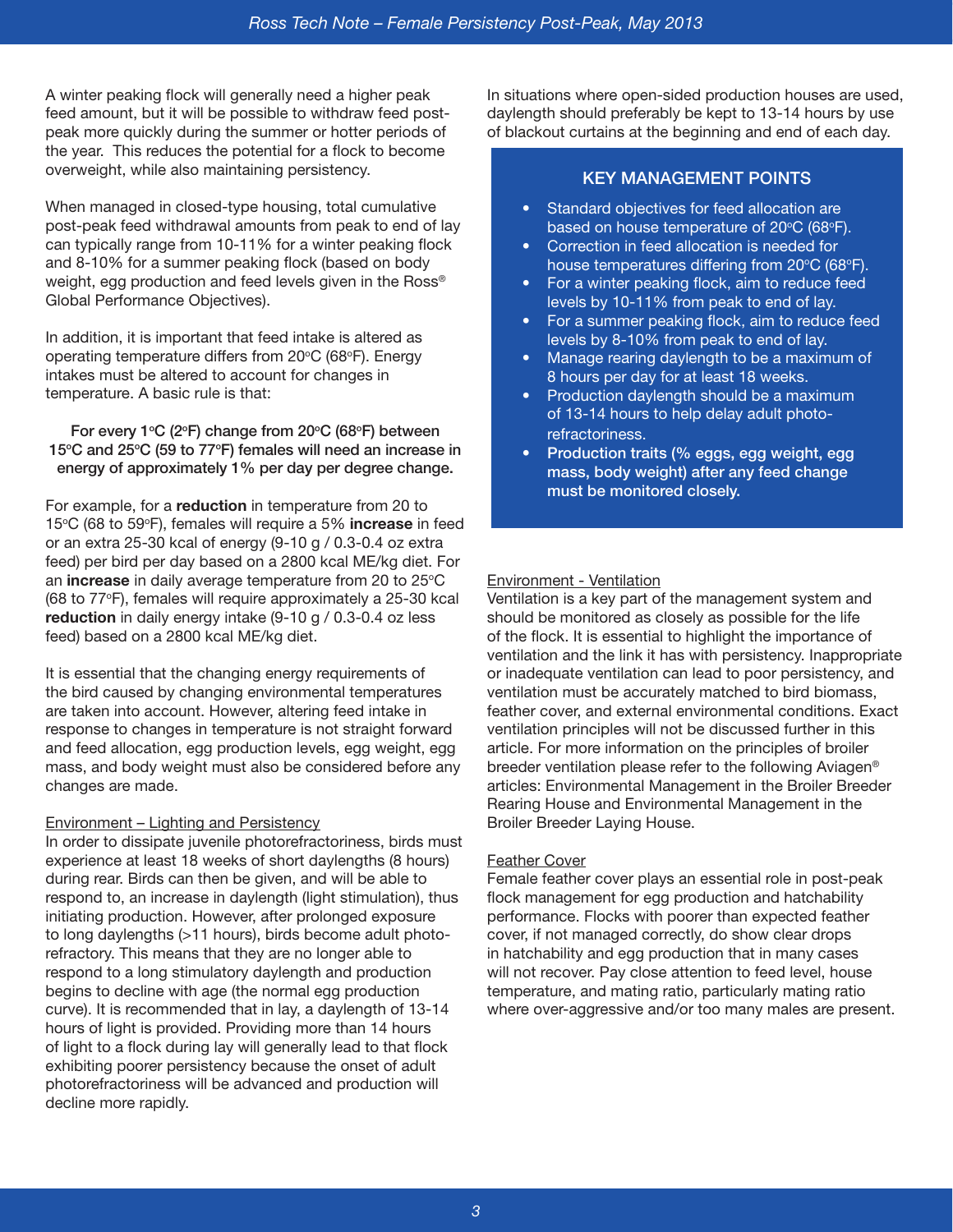Feather cover of broiler breeder females can be scored throughout the life of the flock using a 0 to 5 scale (0 relating to females being fully feathered and 5 relating to females with no or little feather cover). A sample of females should ideally be inspected for feather cover on a weekly basis. Each bird in the sample should be given a feather score so that an overall idea of flock feathering condition can be determined. This can be done in detail when handling the birds during weighing times and/or when walking through the flock during a general house inspection.

Examples of management areas that affect feather cover are provided in **Table 1**. More information can be obtained from a local Technical Service Manager.

**Table 1:** Examples of management factors that influence feather cover during the production period.

| <b>Influence</b>                           | <b>Causal Factor</b>                                                                  | <b>Remedial Action</b>                                                                                            |  |
|--------------------------------------------|---------------------------------------------------------------------------------------|-------------------------------------------------------------------------------------------------------------------|--|
| Higher stocking<br>densities               | More than 5.5 birds per<br>m <sup>2</sup> (less than 2.0 ft <sup>2</sup> per<br>bird) | Reduce to recommended level<br>$(3.5 - 5.5)$ birds per m <sup>2</sup><br>or $2.0 - 3.1$ ft <sup>2</sup> per bird) |  |
| Inadequate female feed<br>space            | Lower than recommended<br>feeder space                                                | 15 cm or 6 in per bird - track<br>10 cm or 4 in per bird $-$ pan                                                  |  |
| Poor feeder<br>maintenance                 |                                                                                       | Ensure correct feeder<br>maintenance                                                                              |  |
| Incorrect distance<br>between feeder lines | Birds are too close to one<br>another                                                 | Maintain minimum distance of<br>100 cm (3.3 ft) between feeder<br>lines                                           |  |
| Inadequate drinker<br>space                | Lower than recommended<br>drinker space                                               | 6-10 birds/nipple                                                                                                 |  |
|                                            |                                                                                       | 2.5 cm or 1.0 in per bird round/<br>trough drinkers                                                               |  |
|                                            |                                                                                       | 15-20 birds/cup                                                                                                   |  |
| Incorrect drinker and<br>feeder height     | Too low or too high                                                                   | Adjust to ensure 75-85° drinking<br>angle for adult birds using nipples                                           |  |
|                                            |                                                                                       | Adjust to correct height where<br>using bell drinkers                                                             |  |
|                                            | Females unable to clearly<br>pass under feeders                                       | Feeder height should allow for<br>easy passage of birds below the<br>feeders                                      |  |
| Poor feed<br>distribution time             | Slower than 3 minutes<br>to fill feeder system<br>completely                          | Decrease feed distribution time<br>and/or distribute feed without<br>lights turned on                             |  |
| Sexual<br>synchronization                  | Males too mature<br>for females causing                                               | Ensure males and females are<br>equally mature before mating                                                      |  |
|                                            | feather damage early in<br>production cycle                                           | Reduce male ratio                                                                                                 |  |
| Mating ratios                              | Too many males mixed<br>with females                                                  | Reduce male ratio to follow<br>recommendations                                                                    |  |
| Litter quality                             | Caked/non-friable litter -<br>birds cannot bathe                                      | Ensure adequate/correct<br>ventilation to keep litter quality dry<br>and friable                                  |  |

#### Feather Cover and Nutrition

The influence of nutrient specifications, particularly in relation to methionine and cystine levels, should not be overlooked when considering feather condition. Ross nutrition specifications are designed to ensure optimal feather development throughout the life of the flock and should be followed as closely as possible to ensure best possible performance.

#### Feather Cover - Temperature and Feed Levels

The relationship between environmental temperature, feed level, and feather cover of females plays a particularly important role in post-peak production persistency. Many flocks experiencing lower than expected weekly egg production levels post-peak also exhibit feather cover that is much poorer than normal for age.

For flocks with poor feather cover, feed levels must be adjusted to allow for increased energy requirements. The relationship between feed level and environmental temperature discussed previously is based on changes required in feed allocation when house temperature varies from 20°C (68°F), and assumes a good feather cover. However, where feather cover is poor at lower temperatures, an additional increase in feed allocation (above the levels mentioned earlier) is essential to maintain production traits. The difference between a well-feathered flock in the summer and a poorly feathered flock in the winter may be as much as 25 g (or 0.9 oz) of feed per bird per day.

#### Feather Cover and Fertility

The focus up to this point has been on maintaining persistent egg production levels post-peak, but poor feather cover also has a direct impact on fertility levels, reducing the number of chicks per female, particularly after 40 weeks of age. This is not because the female becomes any less fertile as such, but because a poorly feathered female becomes less receptive to male mating activity. Normal mating behavior does not occur if a female does not have the protection of a layer of feathers. The very process of mating will have an impact on feather cover of females throughout the production cycle so it is important to monitor and understand the normal pattern of feather loss for a flock and react appropriately to natural changes in feather cover or if feather loss becomes excessive.

#### Over-Mating

In many cases where flocks exhibit lower fertility levels through peak and drops in fertility, particularly post-peak, mating ratios are above those recommended (**Table 2**).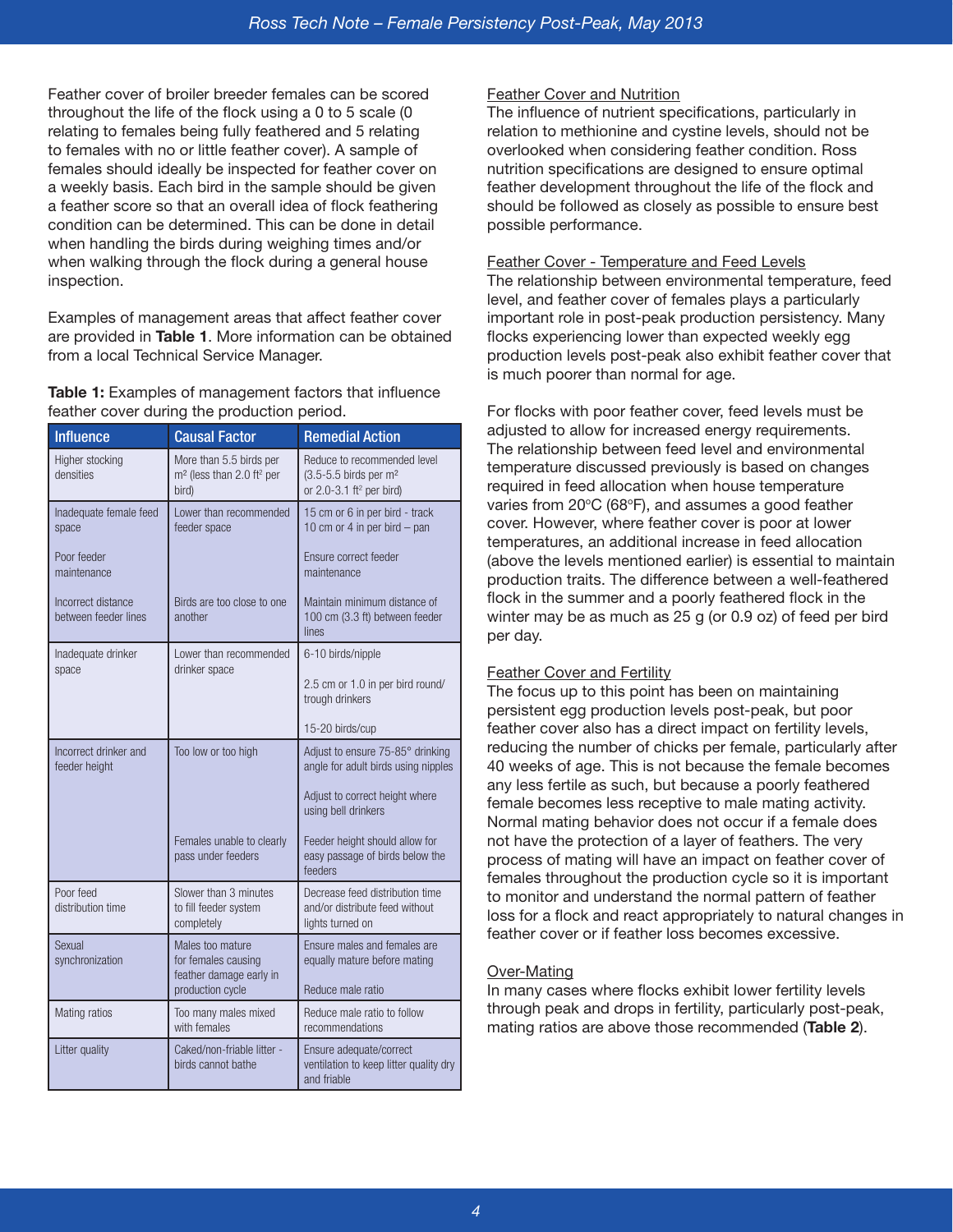| Age of Flock                                 | <b>Recommended Number</b><br>of Males / 100 Females |  |  |
|----------------------------------------------|-----------------------------------------------------|--|--|
| 22-24 weeks (154-168 days)                   | 9.50-10.00                                          |  |  |
| 24-30 weeks (168-210 days)                   | $9.00 - 10.00$                                      |  |  |
| 30-35 weeks (210-245 days)                   | 8.50-9.75                                           |  |  |
| 35-40 weeks (245-280 days)                   | 8.00-9.50                                           |  |  |
| 40-50 weeks (280-350 days)                   | 7.50-9.25                                           |  |  |
| 50 weeks – depletion (350 days to depletion) | 7.00-9.00                                           |  |  |

#### **Table 2: Recommended mating ratios.**

Initial mating ratios (25 to 35 weeks) are often higher than recommended due to the incorrect belief that this will improve early and peak hatch. Male numbers may also remain higher than recommended when:

- There is no means of disposing of males.
- Male levels are simply not reduced.
- Inappropriate male management reduces mating ratios such that fertility becomes poor and then mating ratios are held (or increased) in an attempt to help fertility.

Avoid having high male numbers as this will lead to overmating, feather damage, non-receptive females (due to poor feather cover and bullying) and poorer persistency (fertility) post-peak.

#### KEY MANAGEMENT POINTS

- Use a feather scoring system to help you MEASURE – MONITOR - REACT to your flock on a weekly basis.
- Adjust feed levels according to environmental temperature and feather cover of females.
- High mating ratios at the start of production do not necessarily improve early and peak fertility levels.
- High mating ratios will have a negative impact on feather cover of females, and later fertility and production levels.
- Adjust mating ratios to recommended levels to prevent over-mating, feather damage, and nonreceptive females.

#### Body Weight and Persistency

Body-weight control is key in day-to-day management practices, but in many cases feed allocation simply follows a set "company" profile from one flock to the next. With feed prices contributing to 70-80% of the cost of production, adjusting feed levels according to set "company" guidelines in order to stay within budgetary constraints may not allow for what a flock requires when it is over or under standard weight.

Body weight, persistency, and feed levels must be managed quantitatively:

- Reducing feed too aggressively or without allowing or compensating for an overweight flock will cause a drop in persistency, altering the balance of weight gain, egg production, and maintenance.
- Increasing feed too quickly to bring a flock back to target when it is underweight generally pushes birds overweight too quickly and reduces egg production.

When making any adjustments in feed level, it is essential to consider the impact that this has on total nutrient intake rather than just grams of feed per bird per day. Changes in daily energy and protein intake will affect body weight, egg weight, egg production, and egg mass.

If a flock is overweight for example, this weight difference from standard must be maintained if persistent production levels are also to be maintained. Giving more feed over the life of the flock, but ensuring correct total nutrient intake, will maintain egg production as a reward.

**Figure 1:** Relationship between body weight control, feed amount and production.



**Figure 1** shows a high peaking flock with a peak feed amount of 180 g (6.3 oz) per bird (i). The flock remains on this feed level until 35 weeks and feed withdrawal is 13% from peak to 58 weeks (ii). Persistency is good even though body weight is still very high compared to standard. The increased feed level and appropriate feed withdrawal allowed this flock to maintain body weight without compromising production.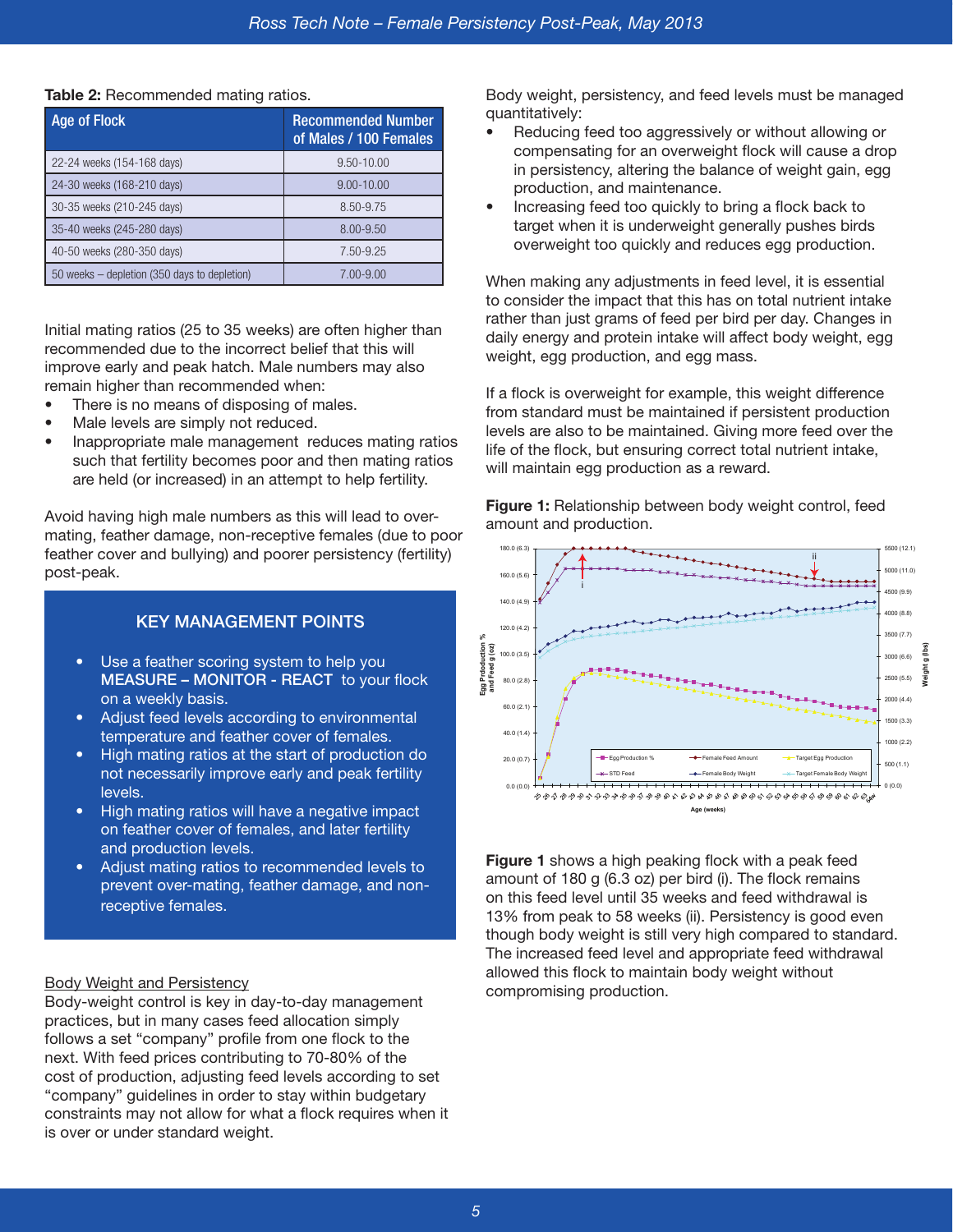The balance of production, egg weight, maintenance, and body weight becomes even more critical for an underweight flock. If a feed reduction is required, it is good practice to give 2 smaller feed changes over a 7 day period rather than a larger, single reduction once a week. This allows the flock to adjust more gradually, maintaining balance of production, body weight, and maintenance.

#### Egg Weight and Persistency

Along with body weight, monitor egg weight closely during the post-peak production period. Monitoring egg weights on a daily basis allows trends against standard to be plotted so that feed amounts can be adjusted appropriately. A change in trend of egg weight increase often occurs before a drop in egg production is seen and so can be the first indication of a potential problem.

A flock performing below standard for post-peak egg production and being overfed will show consistently (over a period of at least 4 days) higher than expected increases in daily egg weight away from the standard. Over-feeding a poor performing flock will have a negative impact, not only on production but also on overall hatchability due to a generally poorer egg shell quality in larger eggs. In this case, further feed removal will be required.

If feed is withdrawn too quickly or at too high a level for the egg output of the flock, a reduction in egg weight will precede a drop in production. If a consistent drop in egg weight (over a period of at least 4 days) occurs, feed should be given back to the flock.

### KEY MANAGEMENT POINTS

- Monitor body weight and egg weight as part of the daily and weekly management schedule.
- If birds are over standard body weight, maintain the difference between standard and actual body weight throughout the production period.
- If birds are under standard body weight postpeak, remove feed in small amounts split over a 7 day period.
- Adjust feed levels to maintain a regular and small weekly increase in body weight and egg weight.
- Adjust feed levels to maintain body-weight gain, maintenance, and egg production.

#### Housing Conditions Related to Persistency

Broiler breeder flocks may be challenged to varying degrees on a daily basis, however only the effects of larger challenges may be noticeable and seen as sudden or dramatic changes in physical flock performance. It is much more difficult to identify the ongoing, lesser challenges that may only be observed as a gradual change in flock persistency or reported fertility, particularly during the later stages of production. Housing conditions (see **Table 3** below) should be monitored on a regular basis and adjustments made where possible.

| Table 3: Housing conditions affecting broiler breeder persistency. |  |  |  |
|--------------------------------------------------------------------|--|--|--|
|                                                                    |  |  |  |

| <b>Housing</b><br><b>Condition</b> | <b>Observation</b>                                                                                                 | <b>Remedial Action</b>                                                                                                                                        |  |
|------------------------------------|--------------------------------------------------------------------------------------------------------------------|---------------------------------------------------------------------------------------------------------------------------------------------------------------|--|
| Nest box<br>space                  | Increased floor egg levels, broodiness<br>Reduced production, increased<br>misshapen eggs                          | Increase nest boxes to allow 1 box<br>per 3.5-4 birds manual nests<br>40 birds per linear meter or 12<br>birds per linear foot mechanical<br>(communal) nests |  |
| Feeder/<br>feeding<br>management   | Increased feed clean-up times,<br>reduced egg production, increased<br>flock CV%, increased floor egg levels       | Maintain recommended feeding<br>space                                                                                                                         |  |
| Drinker/<br>drinking<br>management | Reduced egg production, dehydrated<br>birds, increased floor eggs                                                  | Maintain recommended drinking<br>space<br>Improve water availability                                                                                          |  |
| Parasites -<br>worms, red<br>mites | Reduced egg production, increased<br>water consumption, change in face<br>color                                    | Treat flock with approved medicine                                                                                                                            |  |
| Stocking<br>densities              | Reduced egg production, more floor<br>eggs, increased CV%, issues with feed<br>clean-up times, dehydrated birds    | Reduce birds per square meter<br>and/or increase available feeder.<br>drinker, and nest box space                                                             |  |
| Incorrect<br>ventilation           | Increased floor eggs, reduced egg<br>production, reduced daily livability<br>Ocular discharge<br>Reduced fertility | Ensure correct ventilation techniques<br>and practices are used                                                                                               |  |

#### **Summary**

Broiler breeders have been changing rapidly over the years. With primary breeding companies selecting for both improved broiler traits and improved reproductive performance, it has become even more essential to provide detailed management practices for the day-to-day running of facilities and broiler breeder flocks.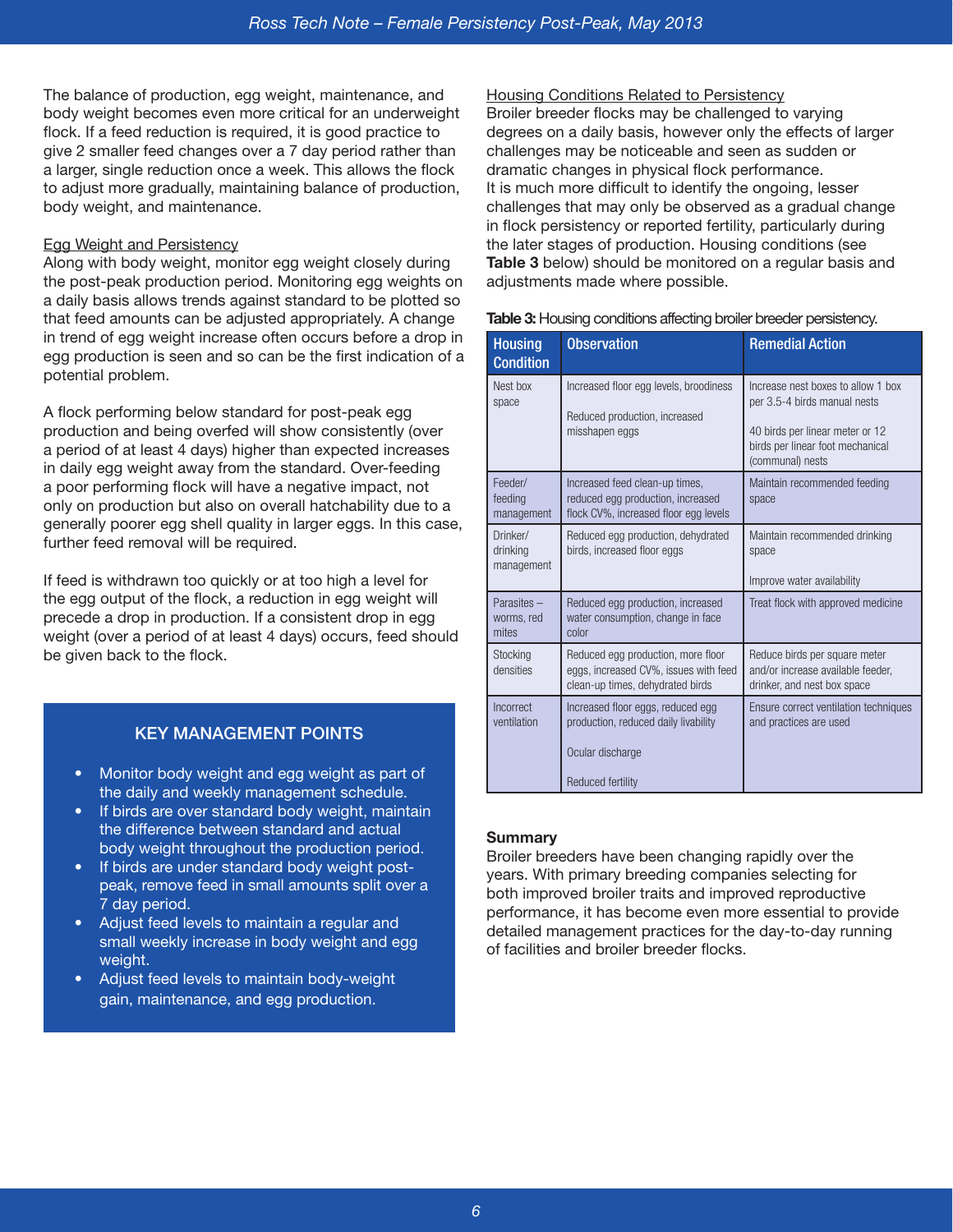#### KEY MANAGEMENT POINTS

Maintaining Persistency of Both Egg Production and Fertility of Females

- A flock is affected by environmental temperature and feed levels should be adjusted accordingly.
- Measure and monitor flock feather cover and react by adjusting feed amounts where necessary, especially where environmental temperatures are variable.
- High mating ratios will have a negative impact on feather cover and fertility levels, and should be controlled proactively.
- Female body weight and egg weight must be monitored closely, remembering that an overweight flock must remain above and parallel to standard in order to maintain persistent production levels.
- Correct nutrition specifications must be adhered to.

Measuring and monitoring changes in feather cover, environmental temperature, flock condition, body weight, and egg weight profile compared to standard, as well as housing conditions and external challenges is necessary to be able to react efficiently and effectively to how the flock is performing.

Adjusting feed levels correctly, decreasing or reacting to incorrect mating ratios, and minimizing challenges within the flock allows post-peak persistency in both egg production and fertility to be improved and maintained.